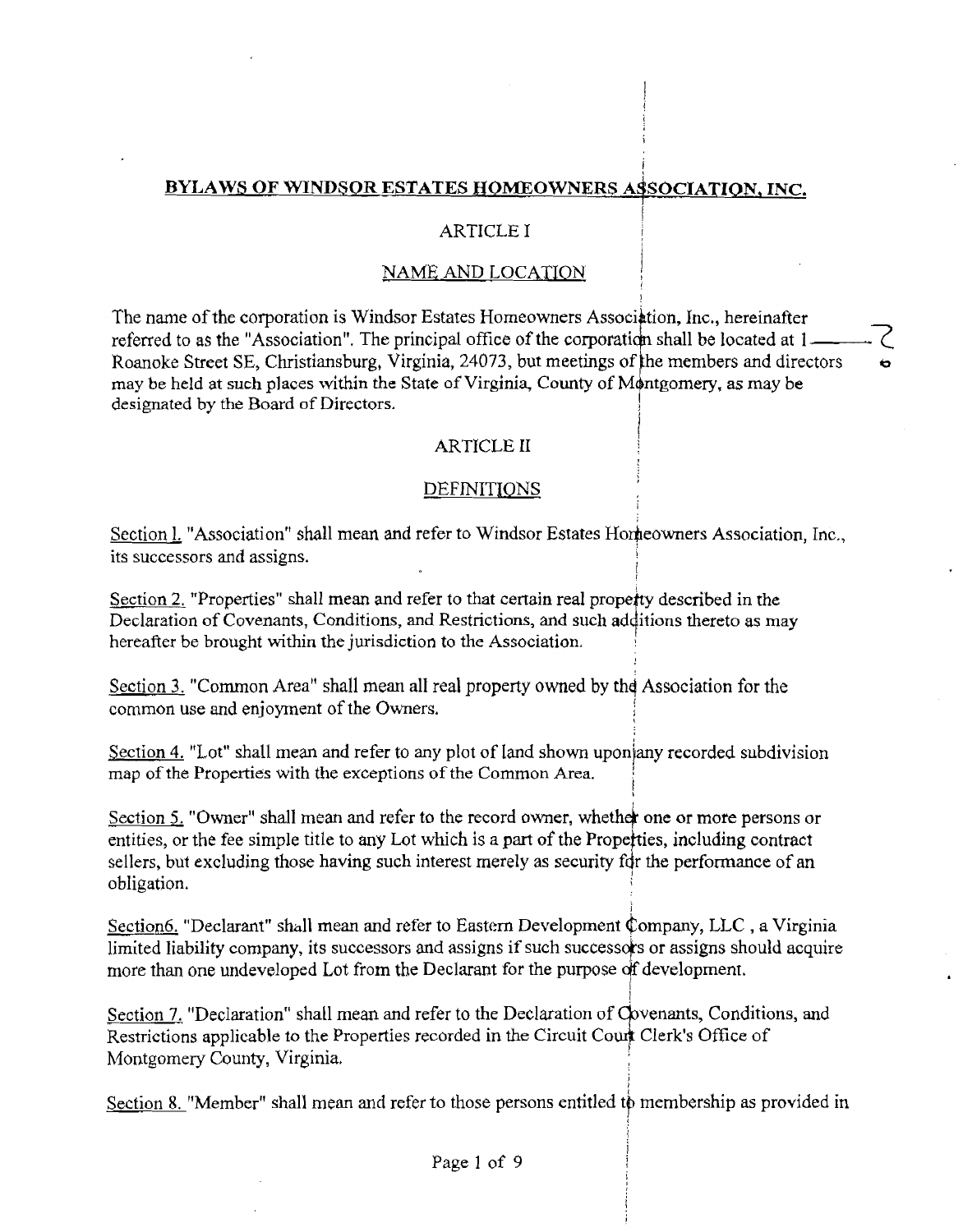the Declaration.

## ARTICLE III

 $\frac{1}{2}$ 

## MEETING OF MEMBERS

Section 1. Annual Meetings. The first annual meeting of the members shall be held within one (1) year from the date of incorporation of the Association, and each subsequent regular annual meeting of the members shall be held on the same day of the same mohth of each year thereaffer, at the hour of seven o'clock p.m. If the day for the annual meeting of the members is a legal holiday, the meeting will be held at the same hour on the first day following which is not a legal holiday,

Section 2. Special Meetings. Special meetings of the members may be called at any time by the President or by the Board of Directors, or upon written request of the **members** who are entitled to vote one-fourth (1/4) of all of the votes of the Class A membership;

Section 3. Notice of Meetings. Written notice of each meeting of the members shall be given by, or at the direction of, the secretary or person authorized to call the mepting, by mailing a **copy** of such notice, postage prepaid, at least fifteen  $(15)$  days before such meeting to each member entitled to vote, addressed to the member's address last appearing on the books of the Association, or supplied by such member to the Association for the purpose of notice. Such notice shall specify the place, day, and hour of the meeting, and in the case of a special meeting, the purpose of the meeting.

Section 4. Quorum. The presence at the meeting of members entitled to vote, or of proxies entitled to vote, one-third  $(1/3)$  of the votes of each class of membership shall constitute a quorum for any action except as otherwise provided in the Articles of Incorporation, the Declaration, or these Bylaws. If however, such quorum shall not be present or represented at any meeting, the members entitled to vote thereat shall have power to adjburn the meeting from time to time, without notice other than announcement at the meeting, until a quorum as aforesaid shall be present or be represented.

Section 5. Proxies. At all meetings of members, each member may vote in person or by proxy. All proxies shall be in writing and filed with the secretary. Every proxy shall be revocable and shall automatically cease upon conveyance by the member of his Lot.

# ARTICLE 1V

# BOARD OF DIRECTORS: SELECTION: TERM DF OFFICE

Section 1, Number. The affairs of this Association shall be managed by a board of thee (3) directors, who need not be members of the Association.

.: {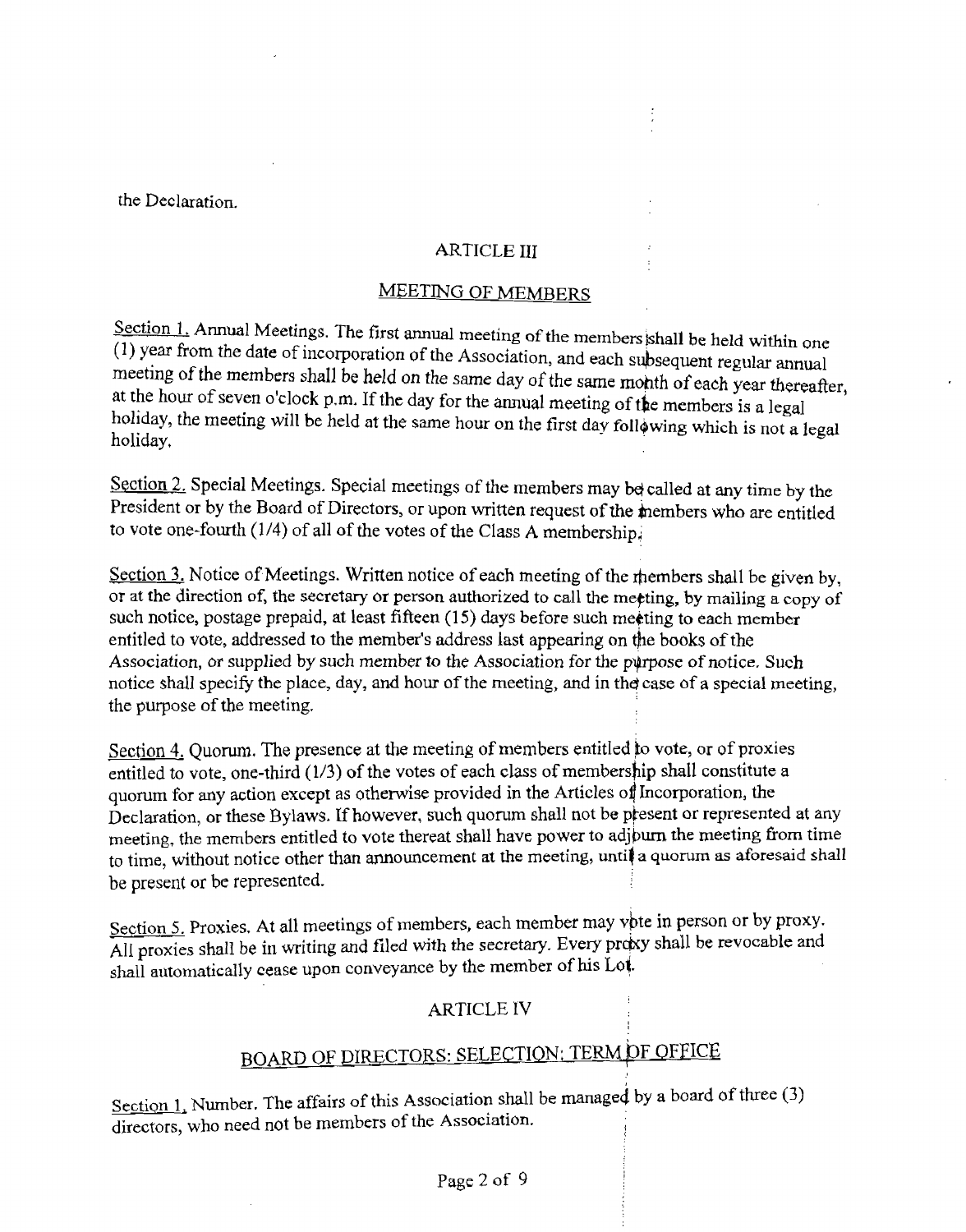Section 2. Term of Office. At the first annual meeting the members shall elect one director for a term of one (1) year, one director for a term of two (2) years, and one  $(1)$  director for a term of three **(3)** years; and at each annual meeting thereafter rhe members **shhll** elect one (1) director for a term of three (3) years.

Section 3. Removal. Any director may be removed from. the Board, with or without cause, by a majority vote of the members of the Association. **In** the event of deatb, resignation, or removal of a director, his successor shall be selected by the remaining members df the Board and shall serve for the unexpired term of his predecessor.

Section 4, Compensation. No director shall receive compensation for any service he may render to the Association. However, any director may be reimbursed for his bctual expenses incurred in the performance of his duties.

Section 5. Action Taken Without a Meeting. The directors shall have the right to take any action in the absence of a meeting which they could rake **at** a meeting by obkining the written approval of all the directors. Any actions so approved shall have the same effebt as though taken at a meeting of the directors.

# ARTICLE V

# NOMINATION AND ELECTION OF DIRECTORS

Section 1. Nomination. Nomination for election to the Board of Directors shall be made by a Nominating Committee. Nominations may also be made from the floor at the annual meeting. The Nominating Committee shall consist of a Chairman, who shall be a member of the Board of Directors, and two or more members of the Association. The Nominating Committee shall be appointed by the Board of Directors prior to each annual meeting of the members, to serve from the close of such annual meeting until the close of the next annual meeting and such appointment shall be announced at each annual meeting. The Nominating Committee shall make as many nominations for election to the Board of Directors as it shall in its discretion determine, but not less than the number of vacancies that are to be filled. Such nominations may be made from among members or non-members.

Section 2. Election. Election to the Board of Directors shall be by secret written ballot. At such election, the members or their proxies may **cast,** in respect to each vdcancy, as many votes as they are entitled to exercise under the provisions of the Declarmt. The peksons receiving the largest number of votes shall be elected. Cumulative voting is not permitted.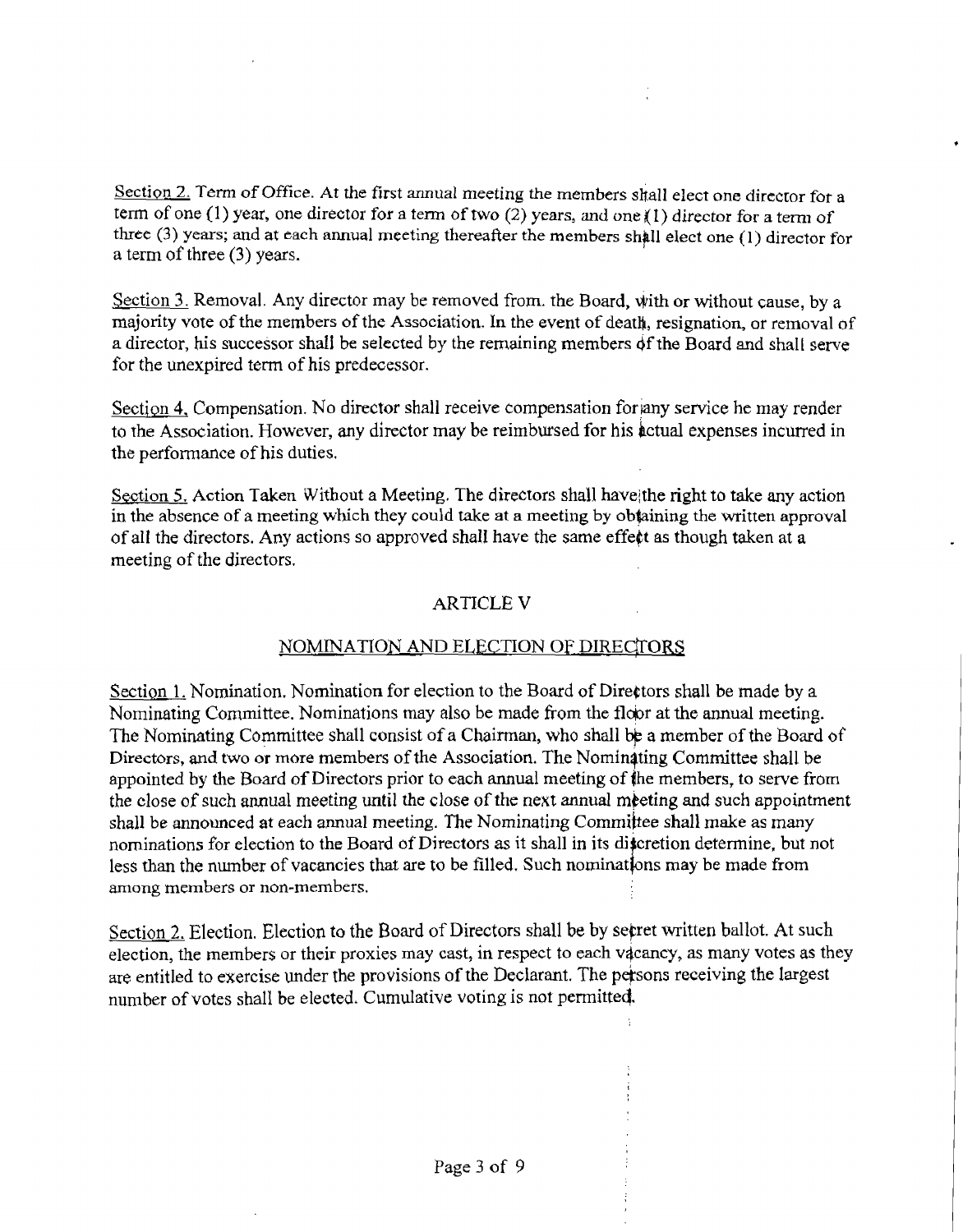#### **ARTICLE VJ;**

#### MEETINGS OF DIRECTORS .

Section 1. Regular Meetings. Regular meetings of the Board of Directors shall be held monthly without notice or as directed by the Board. Should any said meeting  $fall$  upon a legal holiday, then that meeting shall be held at the same tine on the next day which is not *a* legal holiday,

Section 2. Special Meetings. Special meetings of the Board of Directors shall be held when called by the president of the Association, or by any two directors, after not less than three (3) days notice to each director.

Section **3.** Quorum. A majority of **the** number of directors shall constitute **a** quom for the transaction of business. Every act or decision done or made by a majqrity of the directors present. at a duly held meeting at which a quorum is present shall be regarded as the act of the Board.

#### ARTICLE VII

## POWERS AND DUTIES OF THE BOARD OF DIRECTORS

Section 1 Powers. The Board of Directors shall have power to:

- A. Adopt and publish rules and regulations governing the use of the Common Area and facilities, and the personal conduct of the members and their guests thereon, and to establish penalties for the infraction thereof;
- B. Suspend the voting rights and right to use of the recrektional facilities of a member during any period in which such member shall be in default in the payment of any assessment levied by the Association.: Such rights may also be suspended after notice and hearing, of a period not to exceed sixty (60) days for infraction of published rules and regulations;
- C. Exercise for the Association all powers, duties, and **agthority** vested in or delegated to this Association and not reserved to the thembership by other provisions of these Bylaws, the Articles of Incorporation, or the Declaration;
- D. Declare the office of a member of the Board of Directors to be vacant in the event such member shall be absent from three (3) consecutive regular meetings of the Board of Directors; and
- **E.** Employ a manager, or independent contractor, or such other employees **as** they deem necessary, and to prescribe their duties.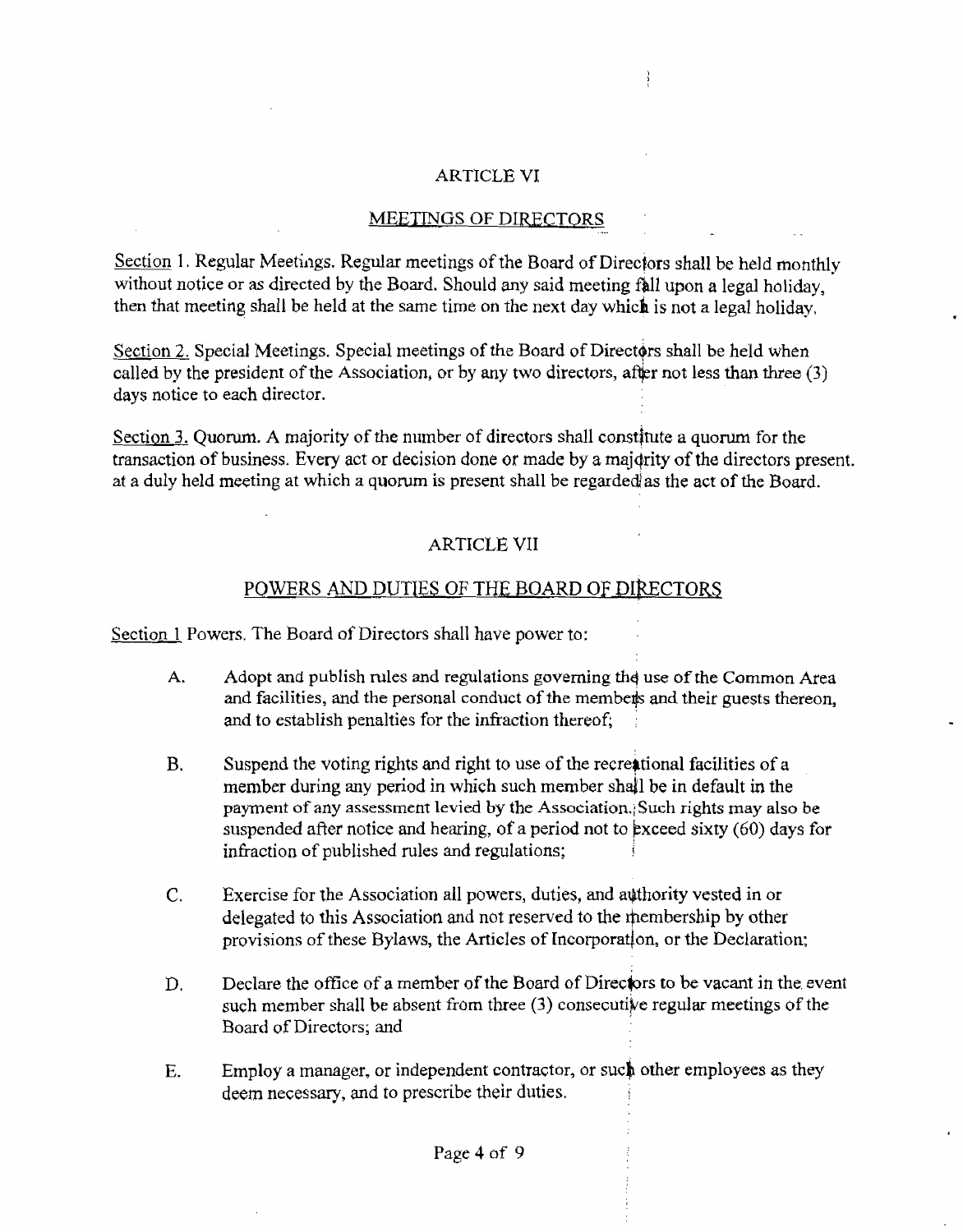Section 2. Duties. It shall be the duty of the Board of Directors to:

A. Cause to be kept a complete record of all its acts and corporate affairs and to present a statement thereof to the members at the annual meeting of the members, or at any special meeting, when such statement is required in writing by one-fourth (1/4) of the Class **A** members who are entided to vote;

 $\ddot{\mathrm{r}}$ 

- B. Supervise all officers, agents, and employees of this Association, and to see that their duties are properly performed;
- C. **As** more fully provided in they Declaration, to:
	- (1) fix the amount of the annual assessment againgit each Lot at least thirty (30) days in advance of each annual **assessmem** period;
	- $(2)$  send written notice of each assessment to every owner subject thereto at least thirty (30) days in advance of each annual assessment period; and
	- $(3)$  foreclose the lien against any property for which assessments are not paid within thirty  $(30)$  days after due date or to bring an action at law against the Owner personally obligated to pay the same.
- D. Issue, or to cause an appropriate officer to issue, **upoa** demand by any person, a certificate setting forth whether or not any assessmend has been paid. **A** reasonable charge may be made by the Board for the issuance of those certificates. If a certificate states **m** assessment has been paid, such cqificate shall be conclusive evidence of such payment ;
- E. Procure and maintain adequate liability and hazard ingurance on property owned by the Association;
- F. Cause all oficers or employees having fiscal responsjbilities to be bonded, as it may deem appropriate;
- **G,** Cause the Common Area to be maintained; and

# ARTICLE **VIII**

# Q'FFICERS AND THEIR DUTIES ,

Section 1. Enumeration of Offices. The officers of this Association \$hall be a president and vice-president, who shall at all times be members of the Board of Directors, a secretary, and a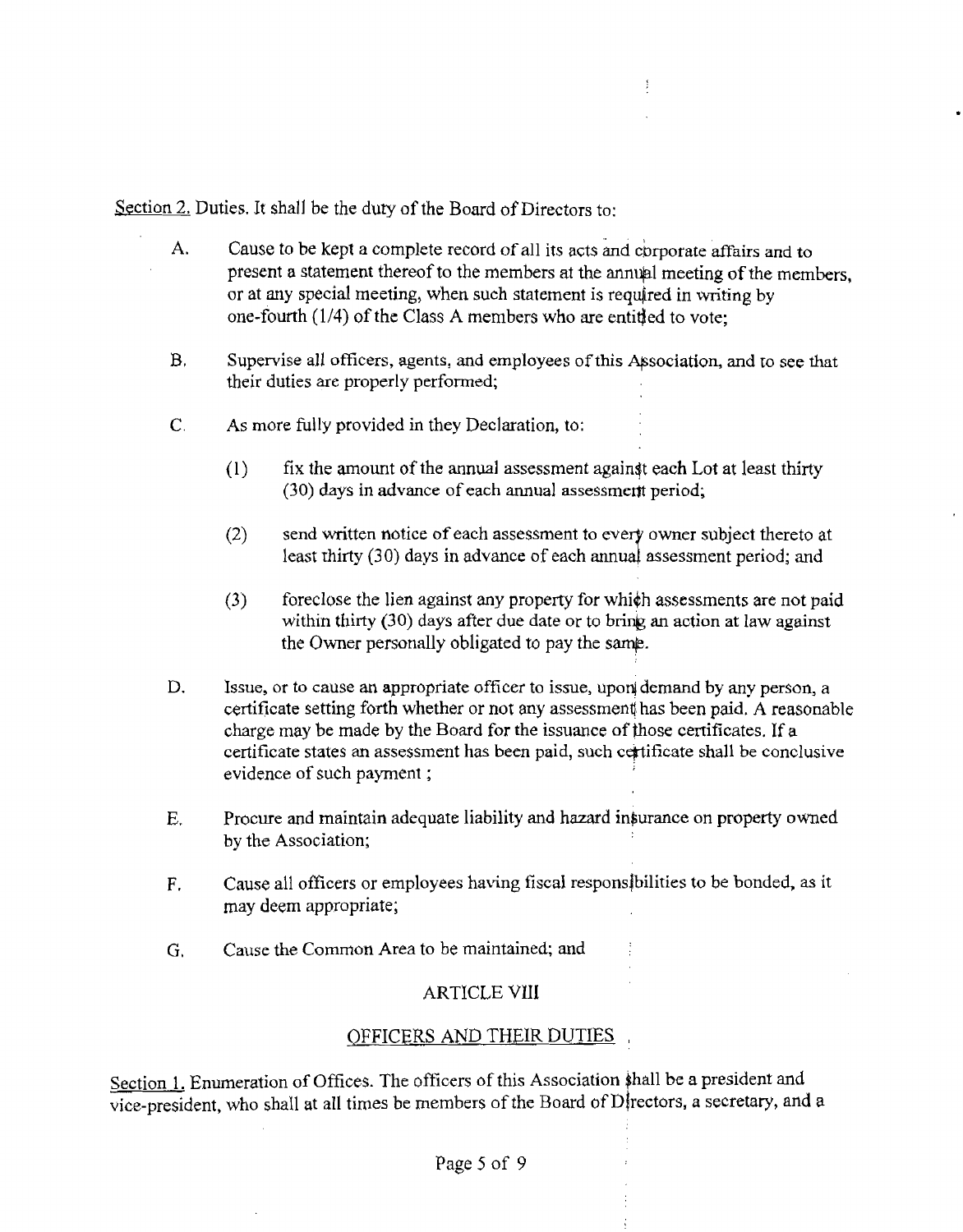treasurer, and such other officers as the Board may from time to timk by resolution create.

Section 2. Election of Officers. The election of officers shall take place at the first meeting of the Board of Directors following each annual meeting of the members.

 $\mathfrak{f}$ 

Section 3. Term. The officers of this Association shall be elected annually by the Board, and each shall hold ofice for one (1) year or until another election is held, **udess** he shall sooner resign, or shall be removed, or otherwise disqualified to serve.

Section 4. Special Appointments. The Board may elect such other oficers **as** the affairs of the Association may require, each of whom shall hold office for such period, have such authority, and perform such duties as the Board may, from time to time, deternine.

Section 5. Resignation and Removal. Any officer maybe removed from office with or without. cause by the Board. Any officer may resign at any time giving written notice to the Board, the president, or the secretary, Such resignation shall take effect on the date of receipt of such notice or at any later time specified therein, and unless otherwise specified therein, the acceptance of such resignation shall not be necessary to make it effective.

Section 6. Vacancies. **A** vacancy in any ofice may be filled by appointment by the Board. The officer appointed to such vacancy shall serve for rhe remainder of the term of the officer he replaces.

Section 7. Multiple Offices. The offices of secretary and treasurer **mhy** be held by rhe same person. No person shall simultaneously hold more than one of any of the other ofices except in the case of special offices created pursuant to Section 4 of this Article,

Section **8.** Duties, The duties of the officers are **as** follows:

- A. President. The president shall preside at all meetings of the Board of Directors; shall see that orders and resolutions of the Board are darried out; shall sign all leases, mortgages, deeds, and other written instruments and shall co-sign all checks and promissory notes.
- B. Vice-president. The vice-president shall act in the **plate** and stead of the president in the event of his absence, inability, or refusal to act, and shall exercise and discharge such other duties as may be required of him by the Board.
- C. Secretary. The secretary shall record the votes and keep the minutes of all meetings and proceedings of the Board and of the members; keep the corporate seal of the Association and affix it on all papers requiring said seal; serve notice In the event of rhs absence, inability, or refusal to act, and shall exercise and<br>discharge such other duties as may be required of him by the Board.<br>Secretary. The secretary shall record the votes and keep the minutes of showing the members of the Association together with their addresses, and shall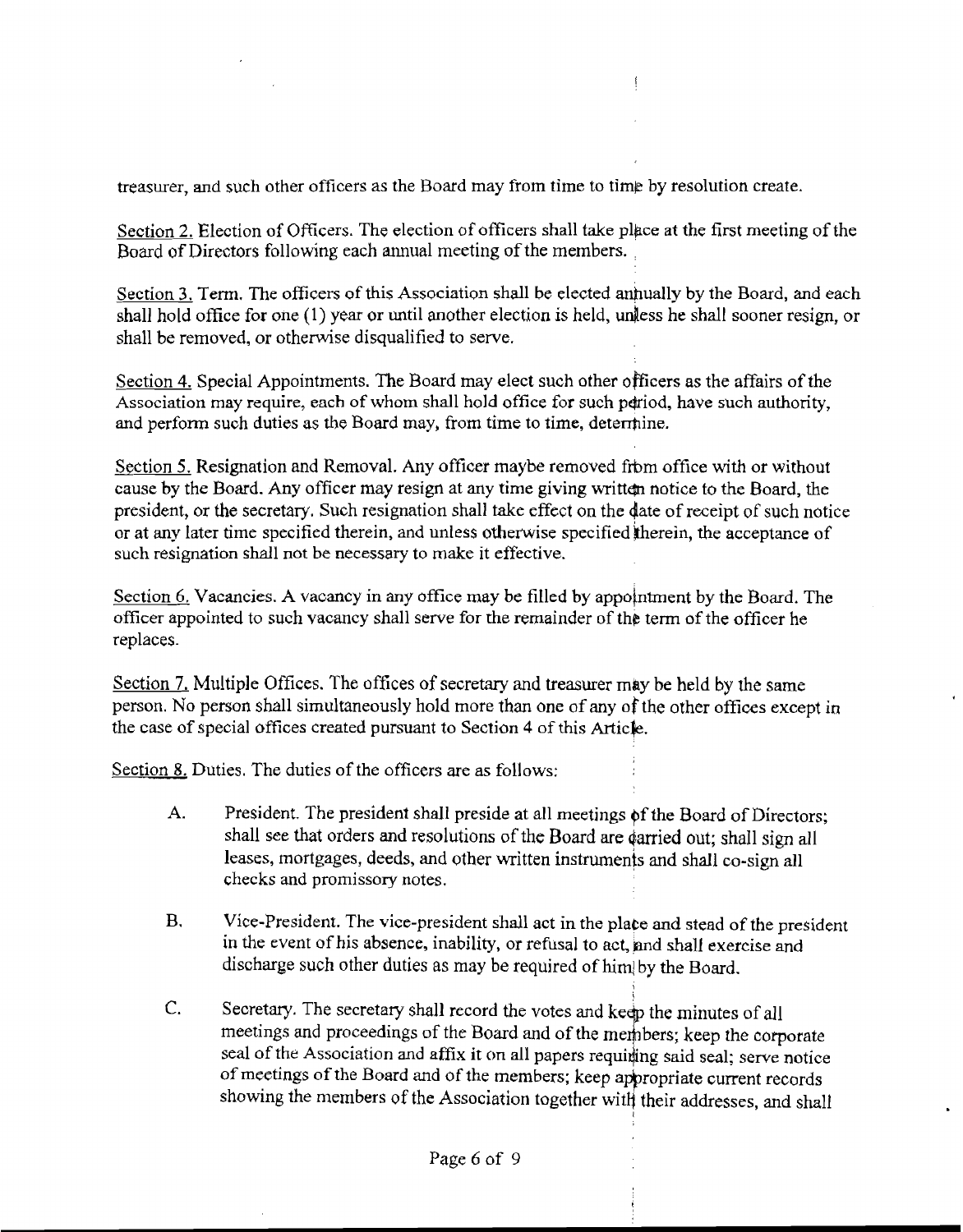perform such other duties as required by the Board,

D. Treasurer. The treasurer shall receive and deposit in appropriate bank accounts all monies of the Association and shall disburse such funds as directed by resolution of the Board of Directors; shall sign all checks and promissory notes of the Association; keep proper books of account; cause an annual audit of the Association books to be made by a public accountant dt the completion of each fiscal year; and shall prepare an annual budget and a statement of income and expenditures to be presented to the membership at its **j**egular annual meeting, and deliver a copy to each to the members.

#### ARTICLE IX

#### COMMITTEES

The Association shall appoint an Architectural Control Committee, as provided in the Declaration, and a Nominating Committee, as provided in these Bylaws. In addition, the board of Directors shall appoint other committees as deemed appropriate in carrying out its purpose.

### ARTICLE **X**

#### BOOKS AND RECORDS

The books, records, and papers of the Association shall at all times, during reasonable business hours, be subject to inspection by any member. The Declaration, the krticles of Incorporation, and the Bylaws of the Association shall be available for inspection by any member at the principal office of the Association, where copies may be purchased at a reasonable cost.

## ARTICLE XI

#### ASSESSMENTS

As more fully provided in the Declaration, each member is obligated to pay to the Association annual and special assessments which are secured by a continuing lion upon the property against which the assessment is made. Any assessments which are not paid when due shall be delinquent. If the assessment is not paid within thirty  $(30)$  days after the due data, the assessment shall bear interest from the date of delinquency at the rate of eight percent **(8%)** per annum and the Association may bring an action at law against the Owner personally obligated to pay the same or foreclose the lien against the property, and interest, costs, and reasonable attorney's fees of any such action shall be added to the amount of such assessment. No Owner may waiver or otherwise escape liability for the assessments provided for herein by non-use of the Common Area or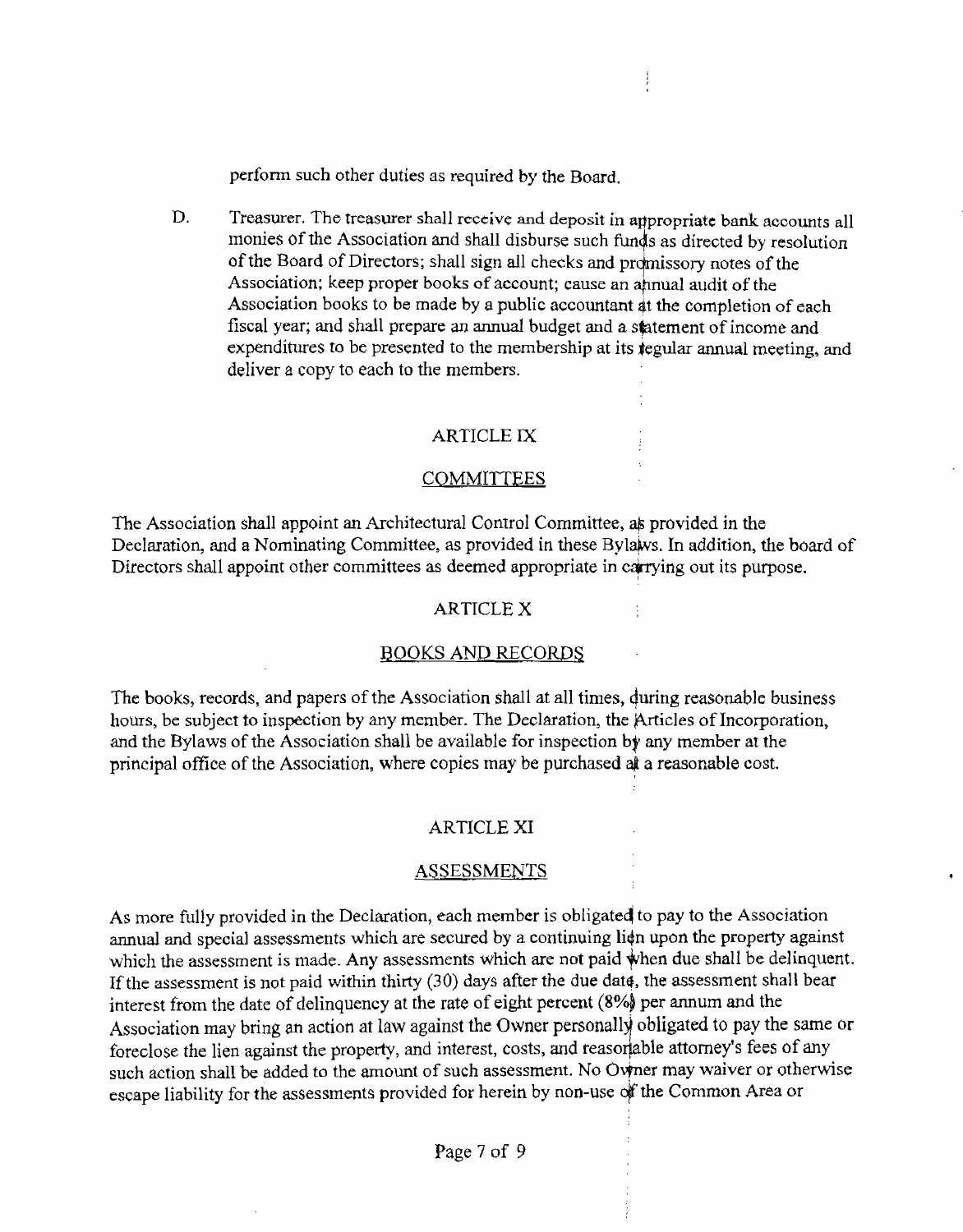abandonment of his Lot.

#### ARTICLE **XI1**

#### CORPORATE SEAL

The Association shall have a seal, in circular form having within its circumference the words: Windsor Estates Homeowners Association, Inc.

## **ARTICLES XIII**

#### AMENDMENTS

Section I. These Bylaws may be amended, at a regular or special meping of the members, by a vote of a majority of a quorum of members present in person or by proxy, except that the Federal Housing Administration or the Veterans Administration shall have the right to veto amendments while there is Class B membership.

Section 2. In the case of any conflict between the Articles of Incorporation and these Bylaws, the Articles shall control; and in the case of any conflict between the Declaration and these Bylaws, the Declaration shall control.

## ARTICLES XIV

## MEMBERSHIP AND VOTING RJGHTB

Section I. Every owner of *a* Lot which is subject to assessment shallbe a member of the Association. Membership shall be appurtenant to an may not be separated from ownership of ajy Lot which is subject to assessment. In the event the owner of any Lot should fail or refuse to transfer the membership registered in his name to the purchaser of such Lot, the Association shall have the right to record the transfer upon the books of rhe Associatioh and issue a **new** certificate to the purchaser, and there upon the old certificate outstanding in theinarne of the seller shall be null and void **as** though the same **had** been surrendered.

Section 2. The Association shall have two classes of voting membership:

Class A. Class A members shall be **all** Owners with the excehion of the Declarant and shall be entitled to one vote for each Lot owned. When more than one person holds an interest in any lot, all such persons shall be members. The vote for such Lot shall be exercised as the owners among themselves determine, but in no event shall more than one vote be cast with respect to any Lor.